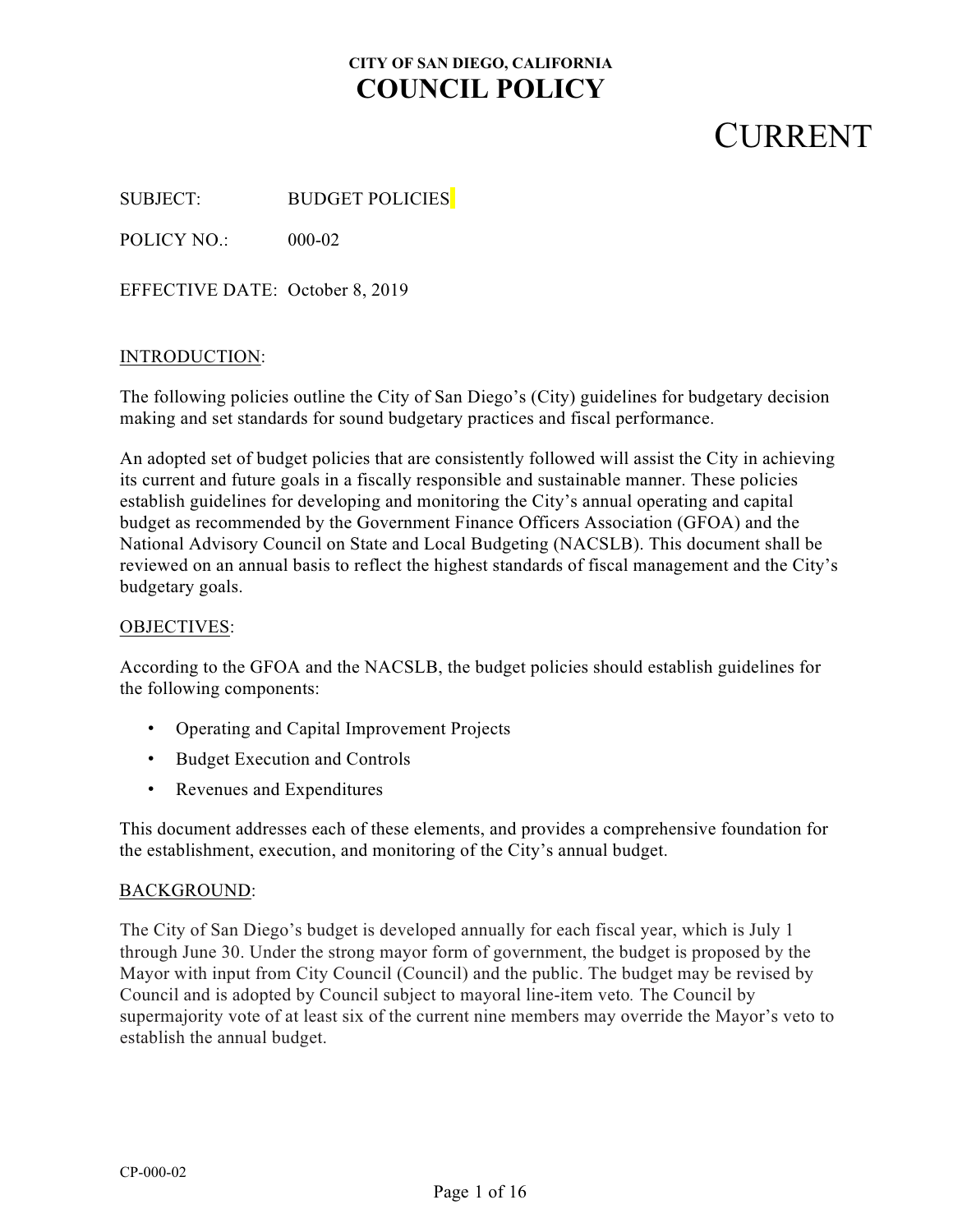# CURRENT

The City uses strategic planning to map its goals and manage the resources necessary for achieving them. The City Strategic Plan provides a framework for the strategies and activities of City departments. The budget process is structured each year to achieve the fiscal and policy goals for the upcoming fiscal year while adhering to the timeline defined by the City Charter (Charter). The budget process is composed of the following phases: budget development, budget review, budget adoption, and budget monitoring.

## *Budget Development*

The development of the Five-Year Financial Outlook (Outlook) is the first step in the annual budget process. The Outlook outlines the priorities, consistent with the City Strategic Plan, for the next five years and forecasts anticipated revenues and expenditures. It also provides a comprehensive, long-range analysis of the City's General Fund by incorporating economic assumptions and newly-prioritized or mandated expenditures. The information presented in the Outlook serves as the basis for determining the coming year's operating budget allocations.

The annual Capital Improvements Program (CIP) budget development process also uses the information from the Outlook, but initially begins with the identification and prioritization of capital improvement projects by the asset-owning City departments. The City's Five-Year Capital Infrastructure Planning Outlook (CIP Outlook) provides a five-year citywide assessment of infrastructure needs and will outline the proposed capital priorities in compliance with the Charter.<sup>1</sup>

The Public Utilities Department also prepares a Five-Year Financial Outlook (PUD Outlook) to guide long-range planning and serve as the framework for the development of the next year's Proposed Budget for the Water and Sewer Enterprise Funds.

Policy decisions and strategies are made using the information contained in the Outlook, the capital project recommendations from the Capital Improvements Program Review and Advisory Committee (CIPRAC) review and the CIP Outlook. General Fund revenues and expenditures are determined and balanced through the budgeting process and included in the Mayor's Proposed Budget (Proposed Budget), along with changes to the non-general funds and capital improvement projects. The budget document is presented by the Mayor to the Council and the public by April 15 in compliance with the Charter.<sup>2</sup> The Proposed Budget is posted on the City's website for public review.

After the release of the Proposed Budget, the Independent Budget Analyst (IBA) issues a report that analyzes the Proposed Budget.

A key component of the operating budget process that does not coincide with the budget development timeline is the adoption of the Salary Ordinance, which fixes the salaries of all officers and employees of the City. In accordance with the Charter, $3$  the Salary Ordinance must

<sup>&</sup>lt;sup>1</sup> Charter, Article VII, Section 71.

 $2^2$  Charter, Article VII, Section 69, Item (c).

<sup>&</sup>lt;sup>3</sup> Charter, Article XV, Section 290.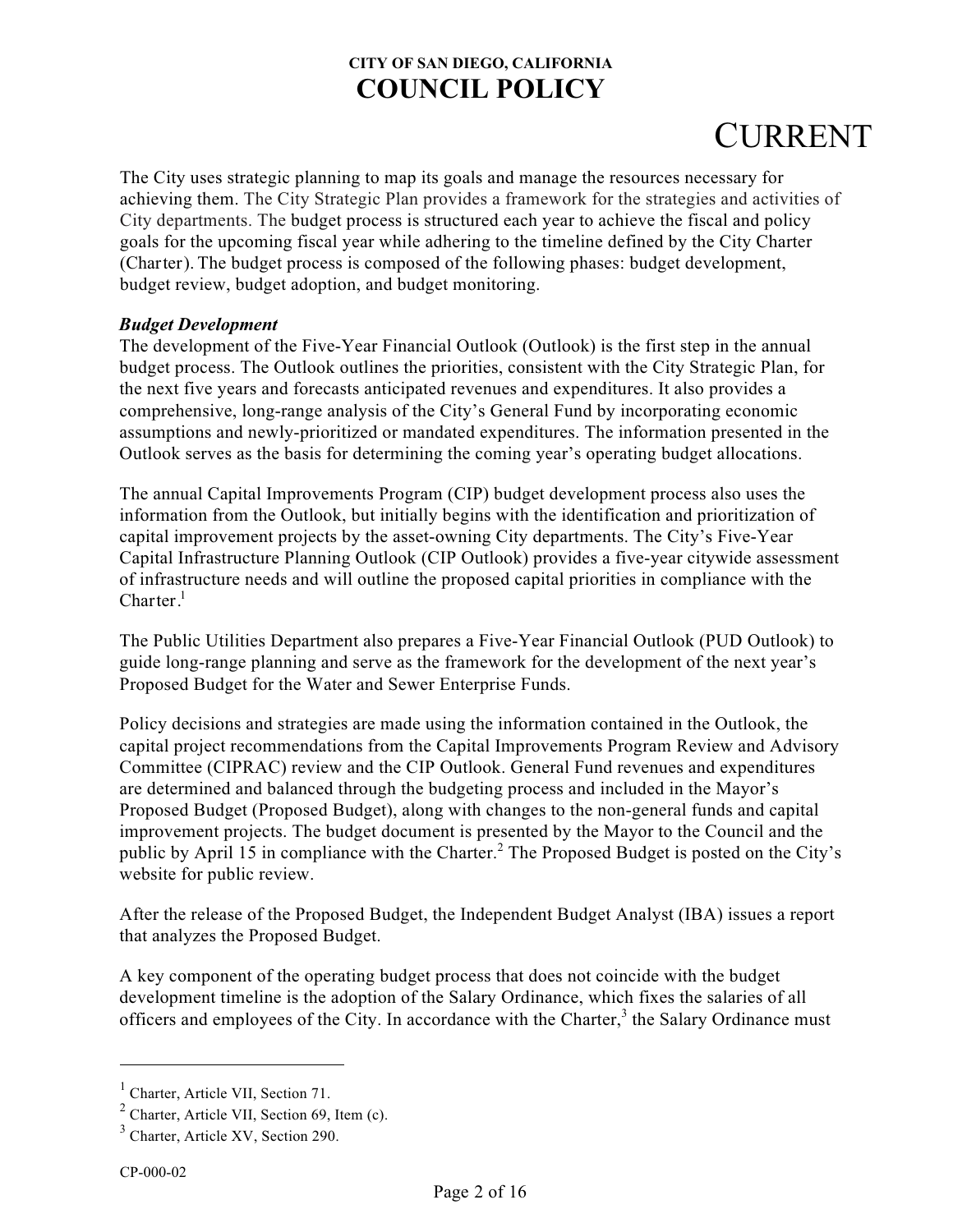## CURRENT

be introduced no later than April 15 and adopted no later than May 30 of each year as mandated by the Charter.<sup>4</sup> Any changes resulting from the adoption of the Salary Ordinance are incorporated into the Mayor's May Revision to the Proposed Budget (May Revision), which is described in the following section.

<sup>&</sup>lt;sup>4</sup> Charter, Article III, Section 11.1.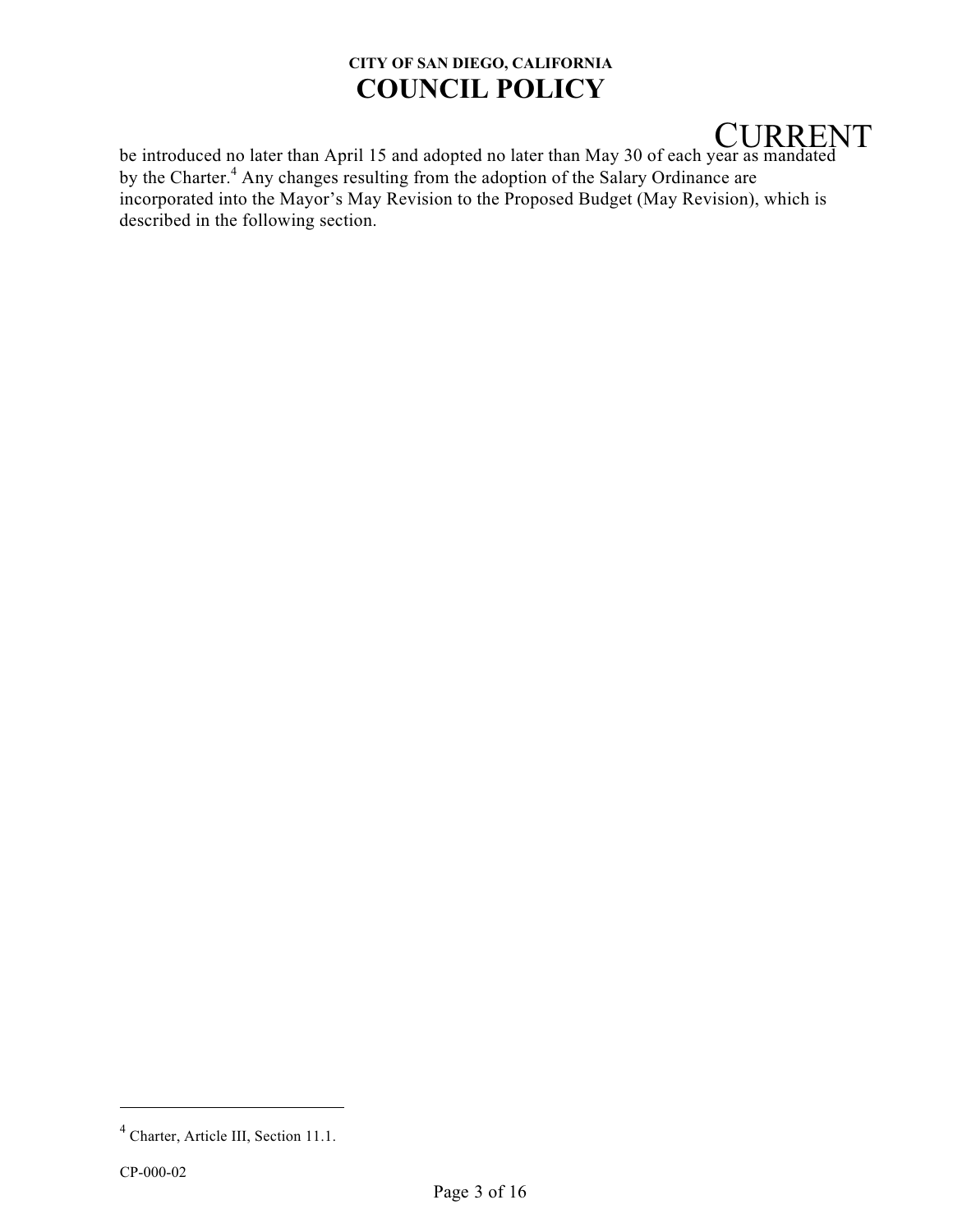# CURRENT

#### *Budget Review*

The Mayor's release and presentation of the Proposed Budget in April is followed by public review and discussion. This phase includes the Council holding at least one public hearing where additional community priorities and recommended changes to the Proposed Budget are identified. The Council, convening as the Budget Review Committee, may also hold a series of public hearings to review and discuss the changes proposed for the operating and capital budgets.

Based on the most recent information that may not have been available during the development of the Proposed Budget, the Mayor issues the May Revision. This document contains the Mayor's recommended changes to the budget based on revised current year revenue and expenditure projections, changes to salaries adopted in the Salary Ordinance, public input, Councilmember priorities, and adjustments to capital improvement projects. Based on the Proposed Budget, the May Revision, and Councilmembers' budget priority memoranda, the IBA issues a report of recommended final budget modifications to the Council.

#### *Budget Adoption*

The Proposed Budget with modifications included in the May Revision and the IBA recommendations may be reviewed by the Budget and Government Efficiency Committee or be directly docketed for Council review during the month of June. On or before June 15, the Council approves the budget by resolution. <sup>5</sup> Within five business days of receipt of Council's approved budget, the Mayor has the discretion to line-item veto any budget items approved by Council. In turn, the Council, also within five business days and by supermajority, may override the Mayor's veto.

In June, the Department of Finance documents the final changes made to the Proposed Budget throughout the process in a budget Change Letter. The Annual Appropriation Ordinance (AO), which enacts the budget into law, is then presented to the Budget and Government Efficiency Committee and the Council for review and adoption no later than June 30. <sup>6</sup> At the time the AO is presented to Council or shortly thereafter, the IBA will present to the Council the annual Statement of Budgetary Principles (Principles), which are adopted by resolution. The Principles are intended to: (1) facilitate better communication on fiscal matters between the Council and the Mayor, (2) establish a framework for the Mayor's administration of each year's adopted budget in light of the respective duties of the Mayor as Chief Executive Officer and Chief Budget Officer of the City, and the duties of the Council as the legislative and policy setting body of the City, and (3) assist the Mayor and Councilmembers in upholding their obligation as public officials to keep the public apprised of the conduct of the City's financial affairs. The adopted budget is published in August and made available to the public on the City's website.

<sup>&</sup>lt;sup>5</sup> Charter, Article VII, Section 69, Item (f).

<sup>&</sup>lt;sup>6</sup> Charter, Article VII, Section 69, Item (k).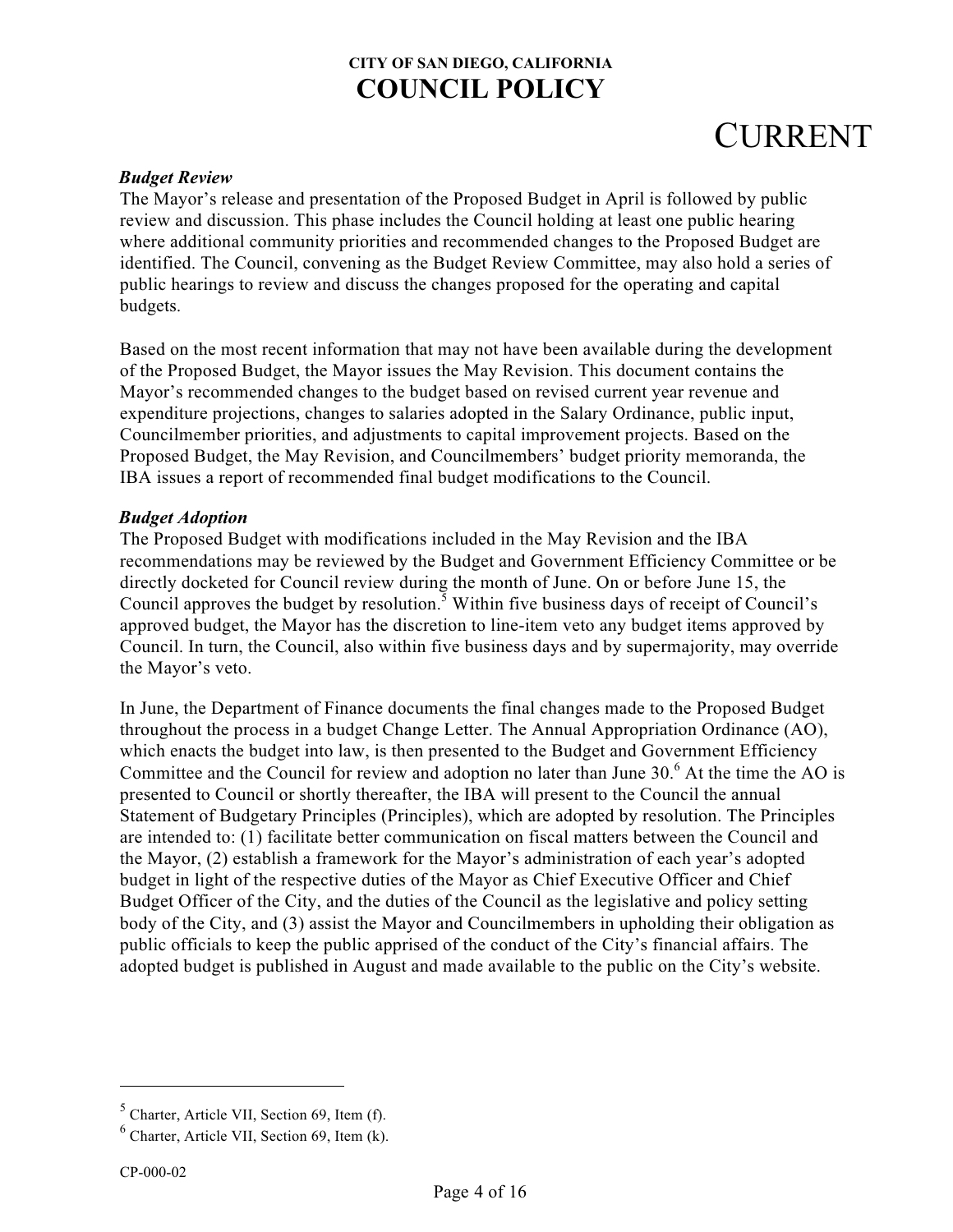# CURRENT

## *Budget Monitoring*

The Department of Finance monitors the City's annual operating budget throughout the fiscal year. Quarterly reports are produced and presented to the Budget and Government Efficiency Committee and Council to forecast year-end results and aid in adjusting the budget throughout the year to address changes in revenues and expenditures. The IBA reviews these quarterly reports and provides recommendations for Council consideration. Financial performance reports, known as Charter 39 Reports, are produced on a monthly basis and submitted by the Chief Financial Officer (CFO) to the Mayor and Council. Charter 39 Reports provide a summary statement of revenues and expenses for the preceding accounting period and the status of appropriations in comparison to actuals, in order to detail the financial condition of the City.<sup>7</sup>

## BUDGET POLICIES:

## OPERATING AND CAPITAL IMPROVEMENT PROJECTS

#### *Balanced Budget*

The City shall adopt and maintain a balanced annual operating budget and an integrated capital budget by the end of each fiscal year.<sup>8</sup> For each fund, annual expenditures shall not exceed annual revenues plus available unrestricted fund balances. Any budgeted use of fund balance resources should not cause the City to drop below the established reserve target, unless proposed by the Mayor and approved by the Council in accordance with the Council's Reserve Policy (No. 100-20). It shall be a goal of the City to achieve a long-term structurally balanced budget, where ongoing expenditures are supported by ongoing revenues.

A structurally balanced budget shall be achieved through efficiencies, permanent reductions to the expenditure base, and/or ongoing revenue enhancements, and will not rely on reserves or the use of one-time revenues for ongoing expenditures.

#### *Public Involvement*

Public involvement shall be encouraged in the annual budget decision-making process through public hearings, public outreach, and the dissemination of accessible information. Public participation efforts will allow the City to improve performance by identifying public needs, priorities and service delivery expectations. Increased public involvement will allow the City to be more responsive to community needs, thereby increasing the value that the public receives from City government.

<sup>&</sup>lt;sup>7</sup> Charter, Article V, Section 39 and Article VII, Section 89.

<sup>&</sup>lt;sup>8</sup> Charter, Article VII, Section 69.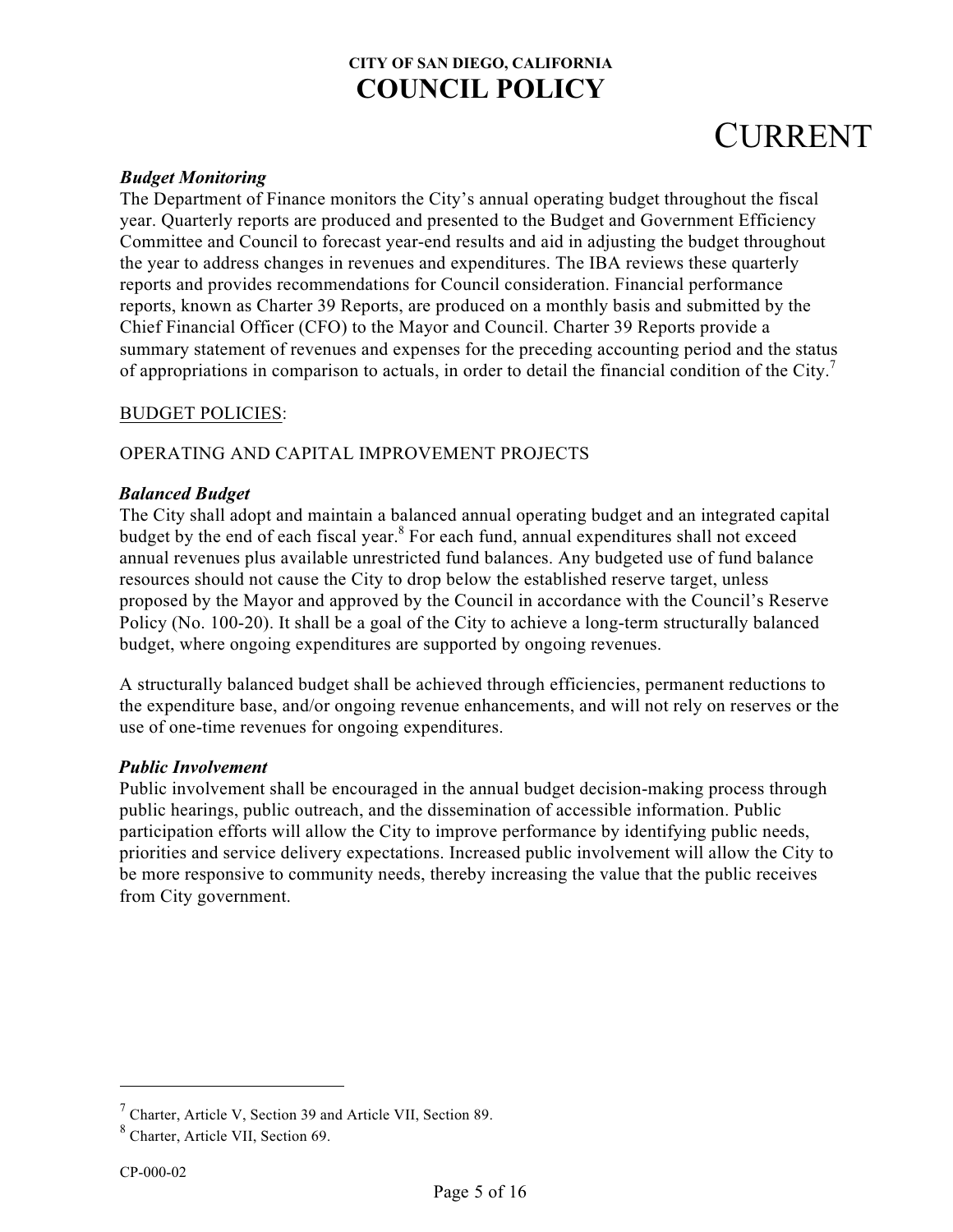# CURRENT

## *Council Role*

Council shall adopt an annual legislative budget calendar and key dates that establish the time frame for each phase of the budget process.<sup>09</sup> Councilmembers shall also communicate their budget priorities to the IBA, who will analyze and consolidate the priorities into a proposed Council budget priorities resolution drafted by the Office of the City Attorney. The Council will adopt the budget priorities resolution and present it to the Mayor in advance of the release of the Proposed Budget. After the May Revision is presented, Councilmembers' final budget priorities memoranda shall be provided to the IBA. These memoranda will be used by the IBA to develop Council final budget modification recommendations.

#### *Five-Year Financial Outlooks*

A multi-year financial outlook shall be prepared for the General Fund that projects revenues and expenditures over a five-year period. The Five-Year Financial Outlook (Outlook) shall be the guiding document for the City's long-range fiscal planning and serve as the framework for the development of the annual budget. The Outlook shall be presented to the Council no later than November every year and updated as needed to accommodate changing national, regional, and local economic conditions, as well as the State budgetary policies and actions that affect the City's major revenues and departmental revenues.

Concurrently, the Public Utilities Department will prepare the PUD Outlook to project revenues and expenditures over a five-year period. The PUD Outlook will guide long-range planning and serve as the framework for the development of the next year's Proposed Budget for the Water and Sewer Enterprise Funds.

Annual updates to the Outlooks shall be based on the most recent information available and built upon a baseline of the current year's balanced operating budget trended forward using well supported economic growth assumptions for major revenues. The Outlooks shall also include projections for committed expenditures which are defined as the operational costs for new facilities, contractual obligations, federal and State legal mandates, and adopted Council policies.

The revenue and expenditure projections for the General Fund and PUD Enterprise Funds shall be based on a series of assumptions if applicable, including:

- projected inflation and employment rates, tourism and housing sales trends, water purchases and sales trends, water and sewer rate case scenarios, and consumer confidence;
- salary and fringe cost increases and assumptions based on existing labor agreements;
- pension and retiree health funding obligations based on actuarial reports and existing labor agreements;

<sup>&</sup>lt;sup>09</sup> Charter, Article VII, Section 69.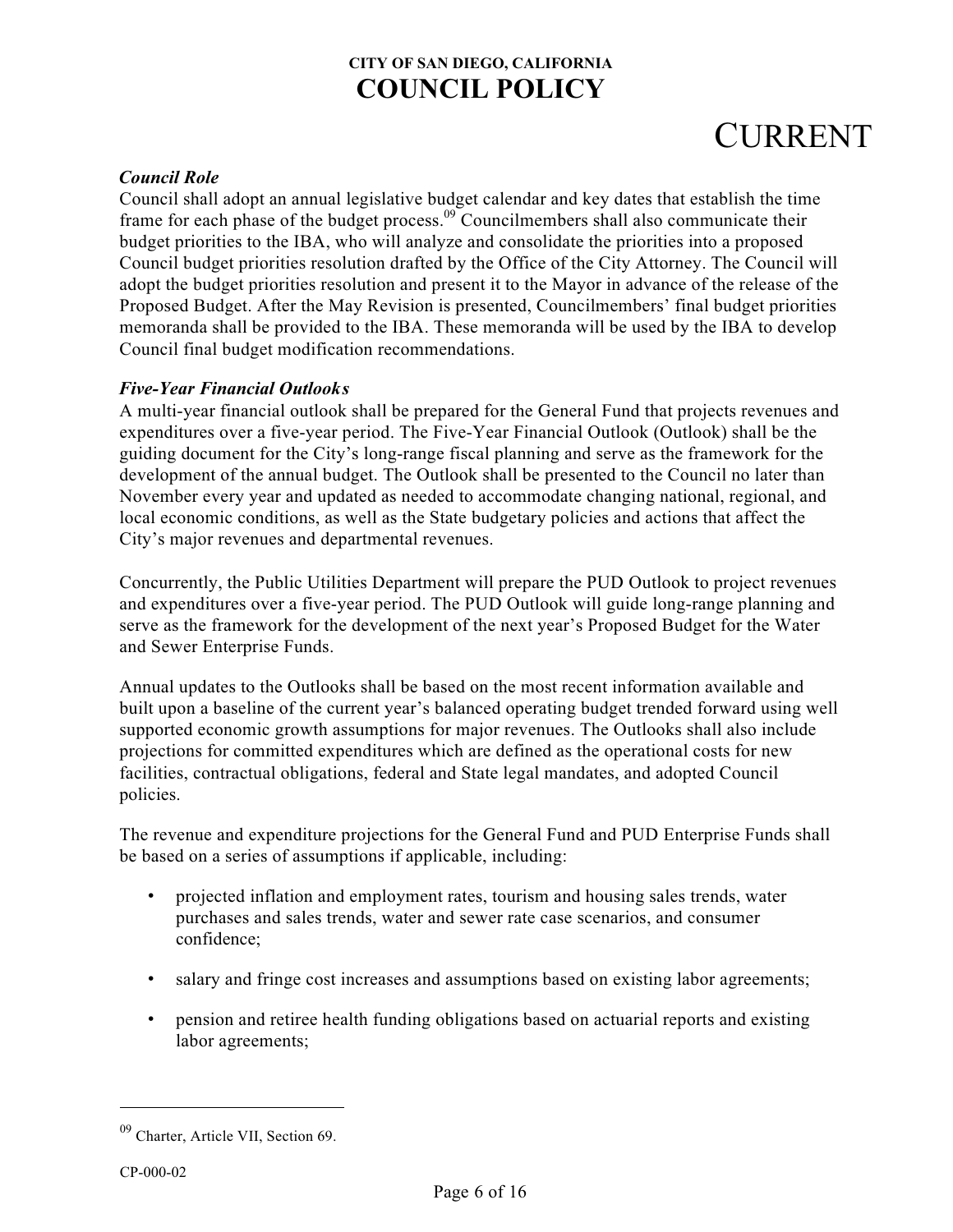CURRENT

- most recent actuarial analysis on the City's long-term liabilities, including workers' compensation, public liability, and long-term disability;
- most recent condition assessments of General Fund and Water and Sewer Enterprise Funds infrastructure assets such as streets, facilities, water and sewer pipelines, storm water and parks to address deferred capital and maintenance and repair needs;
- operating, maintenance, and debt service commitments stemming from Council approved capital projects; and
- other priority capital needs.

The Outlooks may include additional major revenue scenarios using alternative economic and policy assumptions. Additionally, the Outlooks may include a discussion of risks or uncertainties affecting revenues or expenditures that could significantly impact the General Fund or Water and Sewer Enterprise Funds. The IBA will review and analyze the Outlooks and issue related reports to the Council.

## *Operating Budget*

The operating budget development process shall begin with the preparation of the Outlook, which shall be developed prior to the Proposed Budget. The operating budget shall contain the expected revenue and expenditure appropriations, staffing levels, and summary tactical plans for each department. Tactical plan information featured in the budget shall include the departments' mission, strategic goals and objectives, and key performance indicators. Tactical Plans shall be updated annually to ensure departments' priorities support the City Strategic Plan and performance measures and targets are aligned with the budget.

## *Capital Improvements Program Plan and Budget*

The City shall develop a Five-Year CIP Outlook which shall provide a citywide assessment of infrastructure needs.<sup>00</sup> The CIP Outlook shall include the critical inputs needed to develop a comprehensive approach to addressing the City's capital needs and the subsequent identification of resources for those needs. Critical inputs include infrastructure condition assessments, service level evaluations, asset management information, and review of available funding sources. The CIP Outlook shall be the basis for the development of the annual CIP budget.

The annual CIP budget shall be developed in conjunction with the operating budget to ensure effective utilization of the City's overall resources to operate and maintain facilities. The annual CIP budget shall include projects that span multiple fiscal years and result in capitalized assets. The CIP budget may include other projects of a capital nature that may not result in an asset and that span multiple fiscal years and have significant cost estimates. Annual allocation projects shall provide for smaller projects that are expected to be completed in a short timeframe. The annual CIP budget shall reflect total estimated project costs for Council approved projects by including all prior and current year expenditures and appropriations, future year project costs, and any future funding needs through project completion.

<sup>00</sup> Charter, Article VII, Section 71.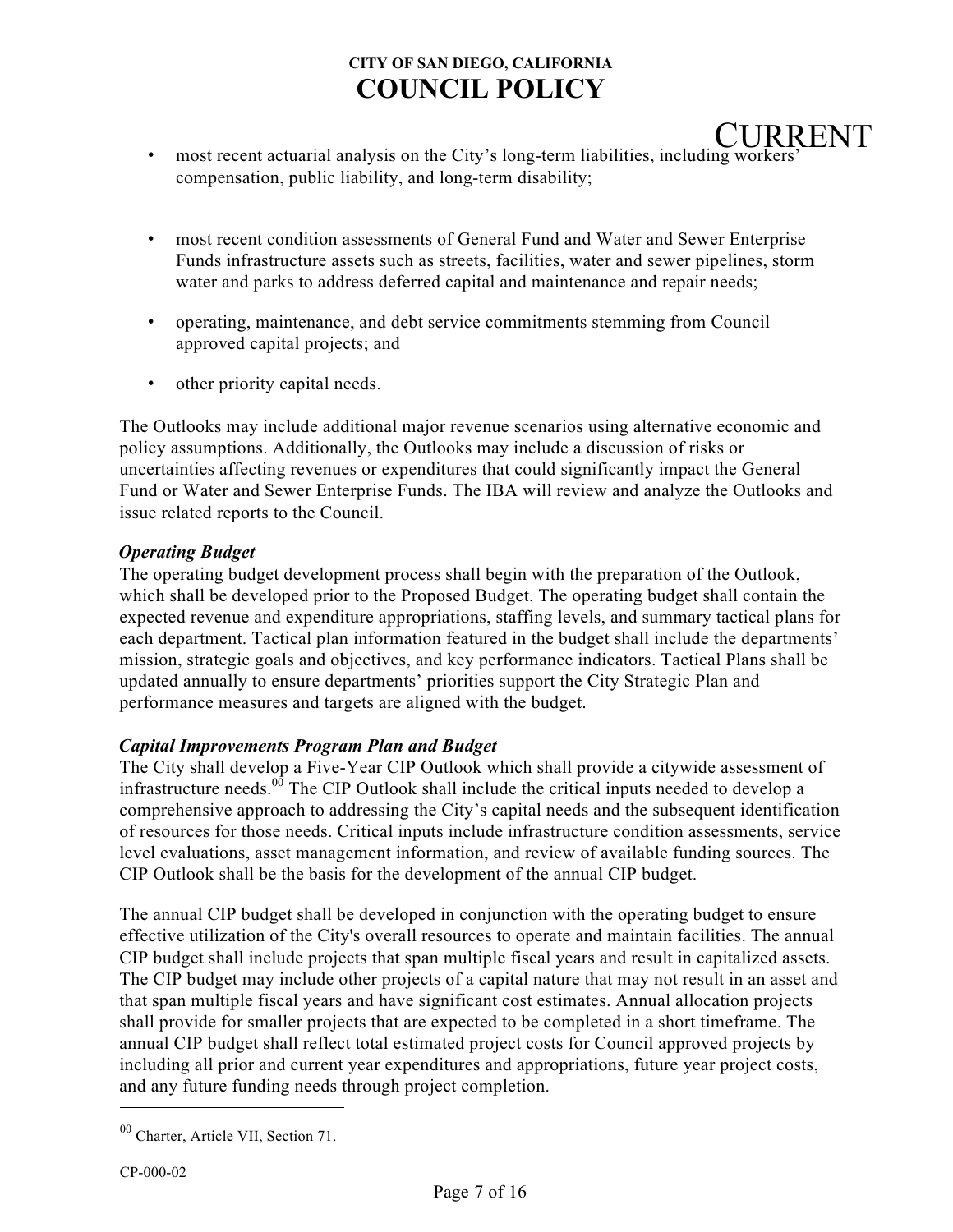# CURRENT

CIP projects shall only be established with partial funding if there is a reasonable expectation that the remaining funding will be identified to complete the project within a reasonable timeframe for the type of project. Project budgets may be based upon revenues anticipated to be received during the fiscal year; however, the project shall not be released nor shall expenditures be incurred until cash is available to support the budget. Appropriations for CIP projects that are not completed within the fiscal year shall continue until the project is completed or abandoned.  $01$  CIP projects, however, shall be reviewed periodically to identify projects that are not progressing and funds available for reprogramming.

The development of the annual CIP budget shall be based upon the adopted General Plan, community plans, service level priorities of City departments, condition assessments, and community input. Furthermore, the annual CIP budget shall comply with Council's Prioritizing CIP Projects Policy (No. 800-14), which requires that project ranking be used to make funding recommendations; Council's CIP Transparency Policy (No. 000-31), which requires that information related to the execution of the CIP remains transparent and easily accessible to stakeholders and members of the public; and Council's Neighborhood Input on Infrastructure Needs and Priorities Policy (No. 000-32), which describes the process for neighborhood input on infrastructure needs. Finally, estimated future impacts on operating budgets shall be provided for all capital improvement projects seeking approval by Council and shall be included in the Five-Year Financial Outlook.

## *Basis of Budgeting*

The City's budgets for Governmental Funds, such as the General Fund, Debt Service Funds, Special Revenue Funds, and Capital Project Funds, shall be prepared based on the modified accrual basis of accounting (revenues are recognized in the accounting period in which they become available and measurable, and expenditures are recognized in the accounting period in which the liability is incurred), except that the increase/decrease in reserve for advances and deposits to other funds and agencies shall be considered as additions/deductions of expenditures.

The budget for the City's Proprietary Funds, which are comprised of Enterprise Funds and Internal Service Funds, shall be prepared on the full accrual basis of accounting for all operating revenues and most operating expenses (revenues are recognized when they are earned and expenses are recognized when the liability is incurred). Certain expenses for long-term liabilities, such as net-pension liability, are budgeted on the modified accrual basis of accounting.

The City's budget shall exclude unrealized gains or losses resulting from the change in fair value of investments. These calculations are performed solely for financial statement reporting purposes to be in compliance with Generally Accepted Accounting Principles (GAAP).

<sup>&</sup>lt;sup>01</sup> Charter, Article VII, Section 84.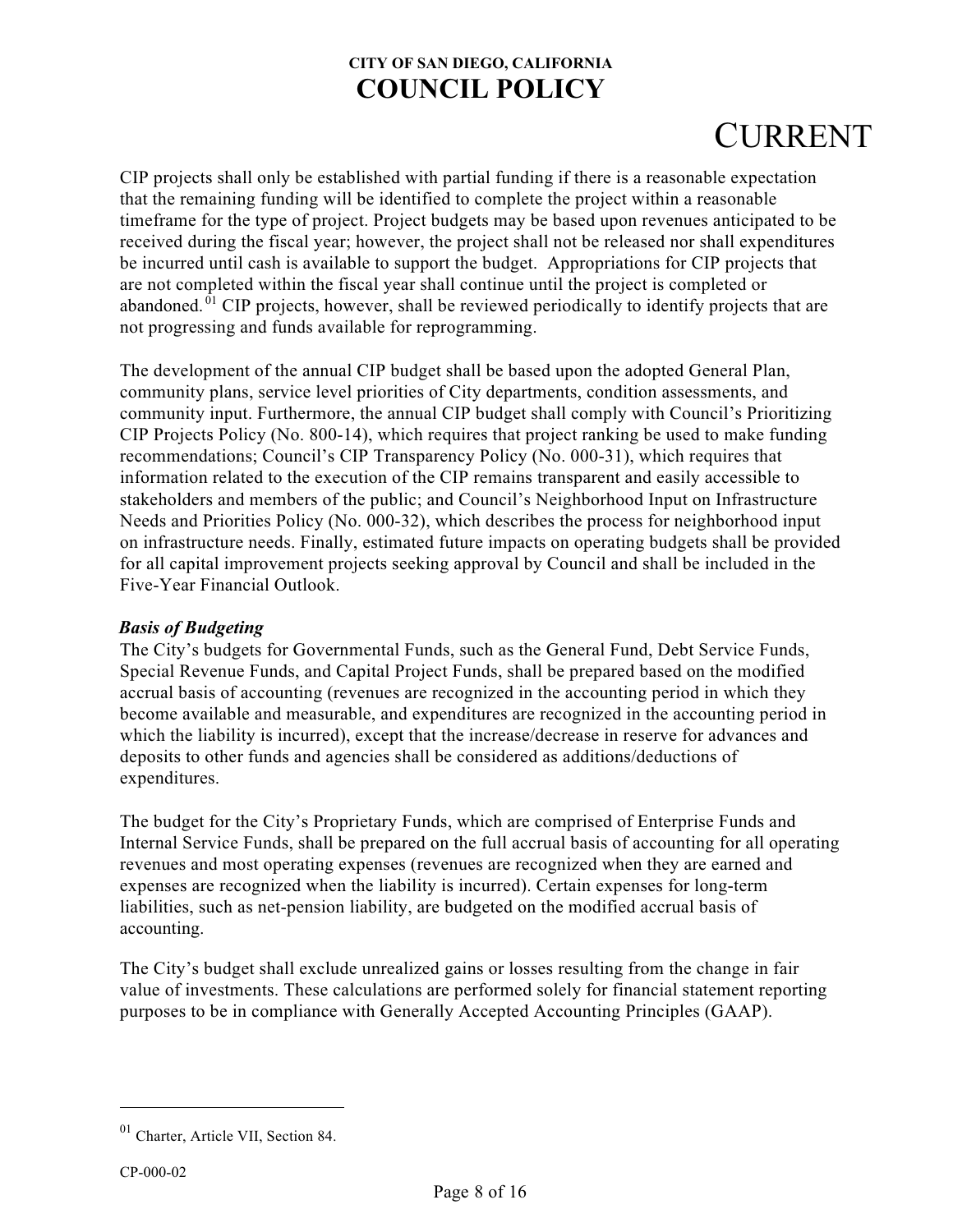## CURRENT

#### *Inclusion and Disclosure of Budgeted Funds*

The City's budget shall be detailed in a comprehensive document that includes all General Fund activities and projects. The budget document shall include the General Fund, as well as Enterprise, Debt Service, Internal Service, Capital Project, and Special Revenue Funds with budgeted positions, and the Capital Improvements Program so that the resources of the City can be viewed comprehensively for decision making.

Departments or funds included in the budget document shall budget at the funds center, the lowest level of the organizational structure.

## BUDGET EXECUTION AND CONTROLS

#### *Budgetary Control*

Budgetary control is established at the highest level by the Charter. The Council may authorize the transfer of all or part of an unencumbered balance of an appropriation in those cases where the funding for a current year's programmatic activity has proved to be insufficient. The Council may not, however, exercise authority to transfer salary account funding to any other purpose, except in the event of a public emergency where such a transfer would ensure the safety of the lives and property of the residents of the City of San Diego.<sup>02</sup> The Charter requires that any unencumbered balance of an appropriation at the close of the fiscal year, except retirement and certain trust funds, revert to the fund from which it was appropriated; however, appropriations for expenditures for improvements or other work which will not be completed within the year, such as capital improvement projects, shall be continued until the purpose for which the appropriation was made has been accomplished or abandoned.<sup>03</sup>

Budgetary control is further defined by the Council in the AO. The AO shall include the necessary budget delegation to the Mayor in order to carry out the business of the City. No department, fund or project, regardless of funding source, shall expend an amount in excess of its appropriations unless revised as authorized in the AO or through an adopted Council Resolution as stated in the AO. The Council approves amendments to the budget throughout the fiscal year through actions brought to the Council at the request or recommendation of the Mayor or independent department heads, as required by the Charter.<sup>04</sup> Revenues received in excess of the original amount estimated as part of the adopted budget shall not be expended without prior approval granted through the AO or an adopted Council Resolution. In accordance with the requirements of the Charter, the AO shall detail the operating appropriations in two categories: (1) salaries and wages and (2) fringe benefits and non-personnel expenses (NPE). It also shall detail the CIP appropriations at the project level. The level of detail shall be presented in the following ways depending on funding type:

- General Fund appropriations are summarized by department
- Non-general fund appropriations are displayed by fund and grouped by fund type

<sup>02</sup> Charter, Article VII, Section 73.

<sup>03</sup> Charter, Article VII, Section 84.

<sup>&</sup>lt;sup>04</sup> Charter, Article VII, Section 73 and Article XV, Section 275.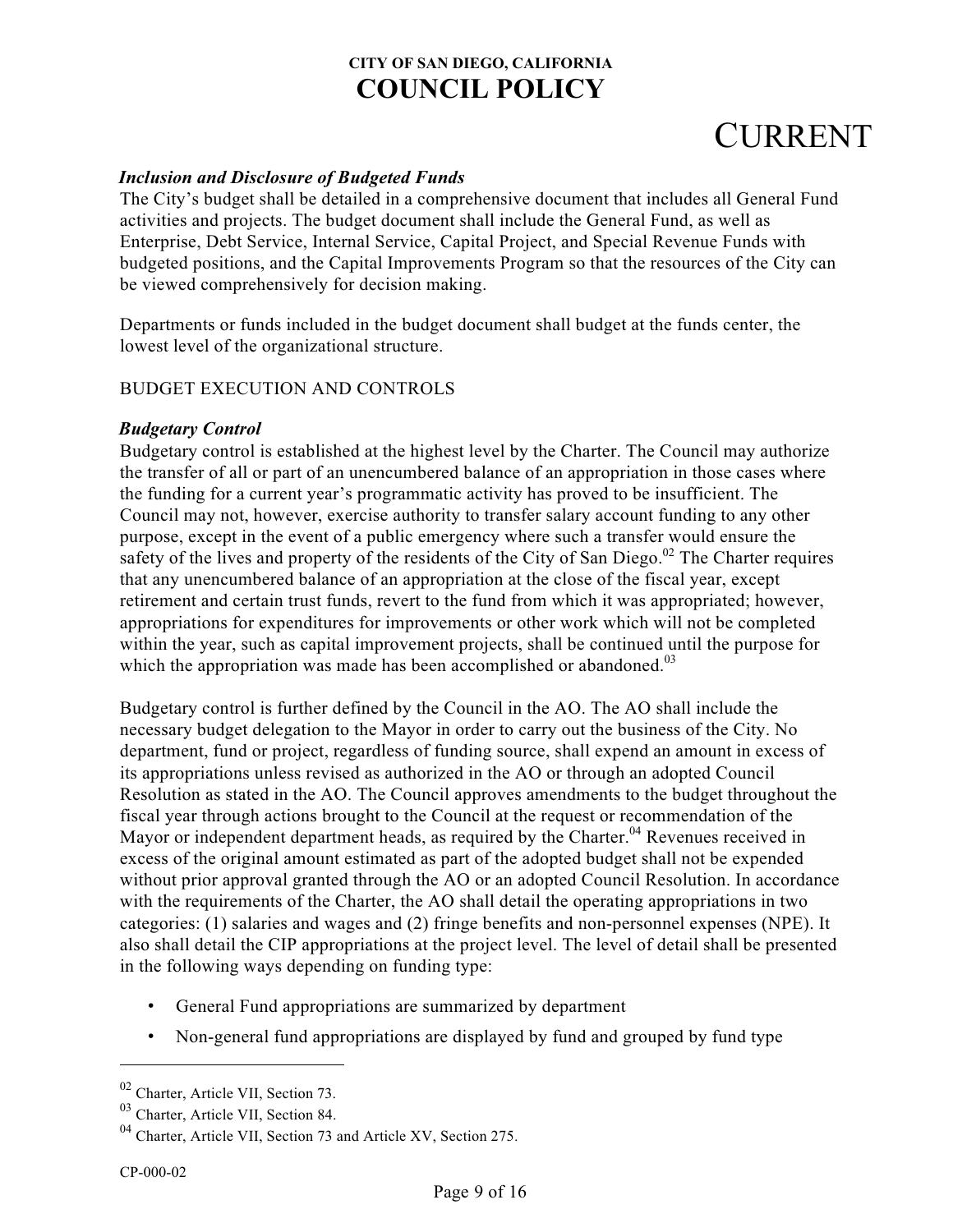## CURRENT

• Capital Improvements Program (CIP) appropriations are displayed by project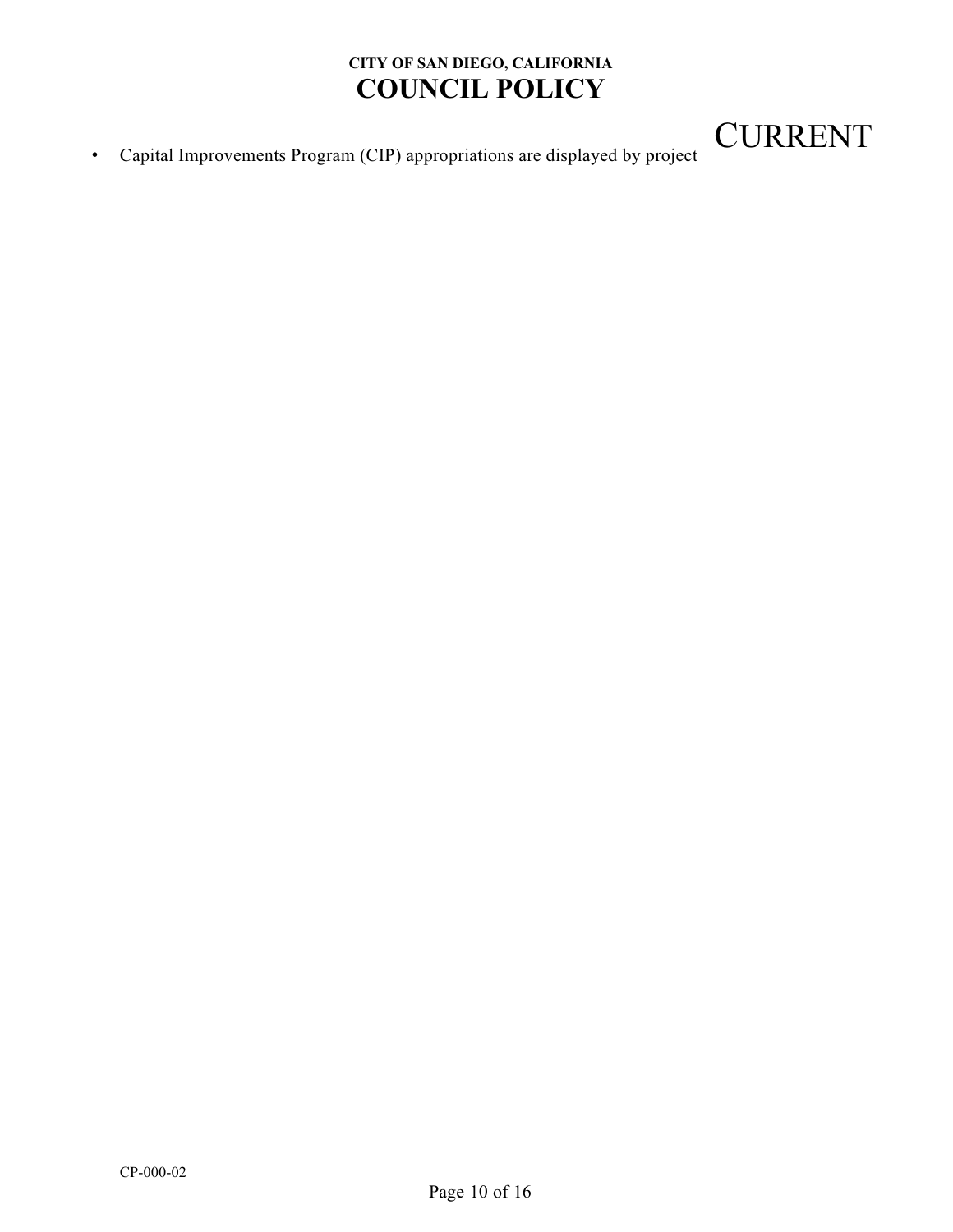## **CURRENT**

#### *Financial Reporting and Monitoring*

On a monthly basis, the CFO shall submit to the Mayor and Council the Charter 39 Reports.

The Department of Finance shall oversee the City's budget and execute its budget monitoring responsibilities through the analysis of revenues and expenditures for operating funds included in the annual AO. This analysis shall identify any significant variances between budgeted and projected revenues and expenditures and provide relevant information to maintain budgetary control and balance. Departmental revenue and expenditure activity shall be monitored at least quarterly and presented to the Budget and Government Efficiency Committee and Council at least three times a year. The IBA shall review these quarterly reports and may provide recommendations for Council consideration.

The Department of Finance shall prepare quarterly reports that include forecasts of annual revenues and expenditures based on actual results and knowledge of spending trends and operations. These reports shall explain significant revenue and expenditure variances and indicate trends that may require remediation.

The Mid-Year Budget Monitoring Report shall present year-end projections of revenues and expenditures incorporating five to six months of actual results and anticipated spending trends for the remaining months of the fiscal year. Accompanying the Mid-Year Budget Monitoring report shall be a budget amendment resolution as further described in the *Current Year Budget Variance Monitoring* section. The Third-Quarter Budget Monitoring Report shall be released to the Council in late May in order to incorporate nine months of actual results in the analysis. The Third-Quarter Budget Monitoring Report shall be released to the Council in advance of or on the same day as the Council's first public hearing on final budget decisions for the upcoming fiscal year. This will allow the Council to have the most recent information regarding current fiscal year revenues and expenditures compared to the City's budget prior to making final decisions on the budget for the upcoming fiscal year.

## *Current Year Budget Variance Monitoring*

The Department of Finance's quarterly budget monitoring process shall identify and address any projected budget variances. Unanticipated changes in revenue and/or expenditures may result in revenue and/or expenditures variances in the current year budget. As such, revenue and expenditure projections shall be conducted throughout the fiscal year in order to identify surpluses or any potential deficits that may require mitigation efforts authorized by Council. Should these projections forecast a year-end deficit due to a decline in revenues and/or an increase in expenditures, alternative funding sources, budget reductions, or reallocations of funds among departments shall be identified to support the ongoing activities of the City. If departments are projected to exceed budget, the Department of Finance, in conjunction with the departments, shall develop remediation plans to reduce expenditures, including the deferral of hiring and major expenses for goods and services prior to seeking a budget amendment from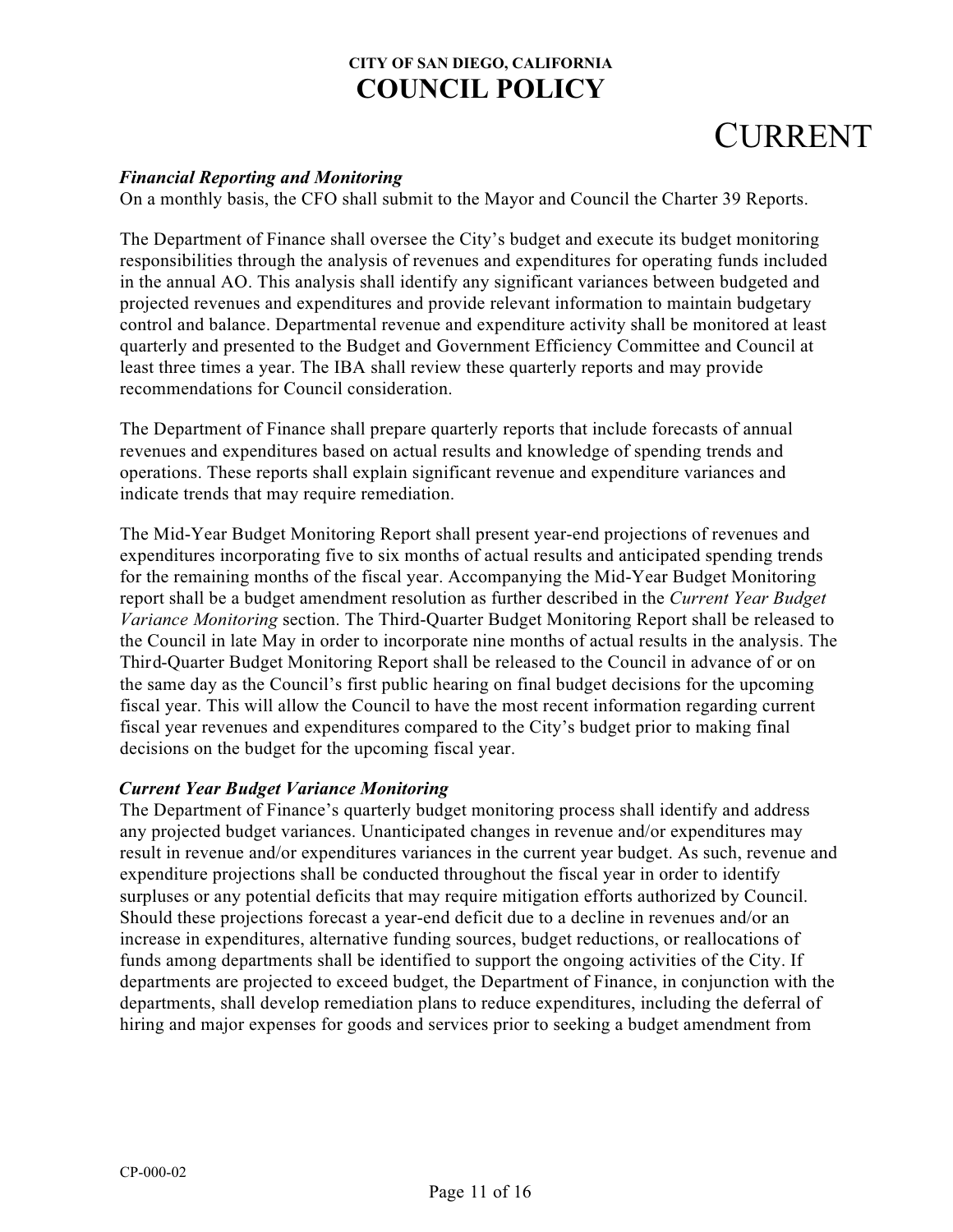# CURRENT

Council to expend unrestricted fund balance and/or reserves. If mitigations cannot be identified to offset the projected deficit, contingency plans that propose the use of the City's unrestricted fund balance and/or reserves consistent with the Council's Reserve Policy (No. 100-20) shall be developed and presented to Council as a means of maintaining the funding levels necessary for department operations.

The Mayor must identify any mid-year surplus or deficit that exists and provide Council with a recommendation to address the reported surplus or deficit.<sup>05</sup> If the Mid-Year Budget Monitoring Report projects a surplus relative to the adopted General Fund budget, the Mayor may recommend budgeting all, none, or any portion of such surplus. Council may modify any midyear budget amendment in whole or in part, up to the total amount recommended by the Mayor. Approval of any budget amendment will be in accordance with the process outlined in the Charter.<sup>06</sup> When a deficit is projected in the Third-Quarter Budget Monitoring Report, the report shall include recommendations for addressing the projected variance from the current budget for Council consideration. Further, when a surplus is projected, the Council's Reserve Policy outlines the process for any use of surplus defined as spendable and unrestricted fund balance (Excess Equity).

## *Performance Reporting and Monitoring*

Each fiscal year, both the proposed and adopted budget documents shall contain performance data for prior year actual results, current year projected (current year actual for the adopted budget), and targets for the upcoming year. The Performance and Analytics Department shall manage the activities related to performance monitoring and reporting. Explanations shall be given for performance measures not meeting or trending toward performance targets.

## *Budget Actions*

All budgetary adjustments shall be consistent with the authority provided in the AO. In addition, the Department of Finance shall monitor the budget throughout the fiscal year through the review of requests for Council and Mayoral Actions that affect either the operating or CIP budgets. Additionally, during the course of the fiscal year, it may be necessary to execute budgetary reprogramming in order to balance expenditures against the appropriate revenues. This shall be achieved through Council-approved Ordinances or Resolutions and may result from recommendations made in the quarterly monitoring reports and/or other departmental requests for Council action. The IBA may review any Council actions and quarterly monitoring reports and provide an independent recommendation to Council.

## *Encumbrances*

Operating departments shall only encumber funds that will be spent in the current fiscal year. Departments shall review encumbrances throughout the year and request to close all operating encumbrances prior to the end of the fiscal year.

<sup>05</sup> San Diego Municipal Code section 22.0229.

<sup>06</sup> Charter, Article XV, Section 290, Item (b).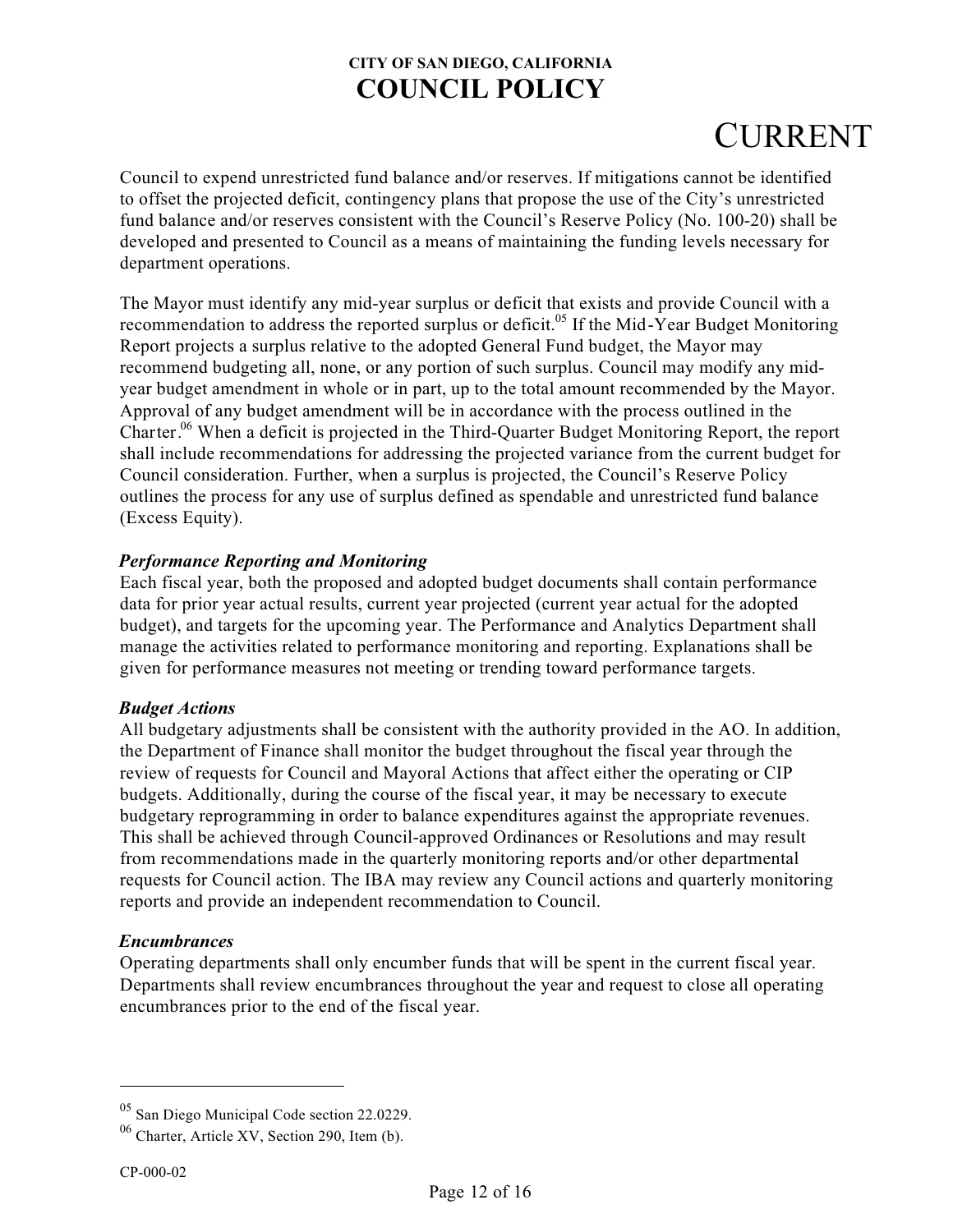# CURRENT

Exceptions to this policy shall be considered at year-end for encumbrances related to major, non-recurring projects or contractual obligations such as consultant services or studies for which work has begun and the project or deliverable remains a priority but will not be completed until a subsequent fiscal year. In these cases, the operating departments shall work with the Department of Finance to ensure that encumbrances are funded with the upcoming fiscal year's budget.

Encumbrances remaining in capital improvement projects at year-end shall be carried forward into subsequent fiscal years until project completion or cancellation.

## REVENUE POLICIES

## *General Revenue Policies*

General Fund revenues shall not be earmarked for any particular purpose, unless required by law or GAAP. Revenues shall be deposited in the General Fund and appropriated during the budget process or by a separate Council action. All revenue forecasts shall be well supported by objective external research and internal forecasting methods. All of the City's Enterprise Funds such as Water, Sewer, Development Services, Airports, Golf Course, Refuse Disposal, and Recycling shall be fully self-supporting from revenues generated by rates, fees, and charges.

## *One-Time Revenues*

The City of San Diego shall use one-time revenues such as grants, tax windfall, or unrestricted fund balances to pay for one-time expenditures. Furthermore, ongoing expenditures shall be funded by ongoing revenues. When new and ongoing program expenditures are added to the budget, an ongoing revenue source such as an increase in existing revenues or a new revenue source shall be identified to fully support the cost of the program.

## *User Fees*

Revenues derived from user fees shall follow the guidelines laid out in the Council's User Fee Policy (No. 100-05).

## *Economic Indicators*

The City of San Diego has four major sources of General Fund revenue—property tax, sales tax, transient occupancy tax, and franchise fees—all of which are affected by changes in the local, State, or national economies. Economic data shall be evaluated from multiple sources to analyze short- and long-term revenue trends. A variety of indicators shall be considered such as housing market trends, interest rates, tourism industry, retail sales, unemployment rates, consumer confidence measures, the Consumer Price Index (CPI), and others.

## *Short-Term Revenue Projections*

The short-term revenue projections shall be based on the current economic conditions, legislation, and fiscal policy changes. The current economic indicators will assist in developing the growth rate for each major revenue category. Short-term revenue projections shall support budgetary and policy decisions for the current and upcoming fiscal year.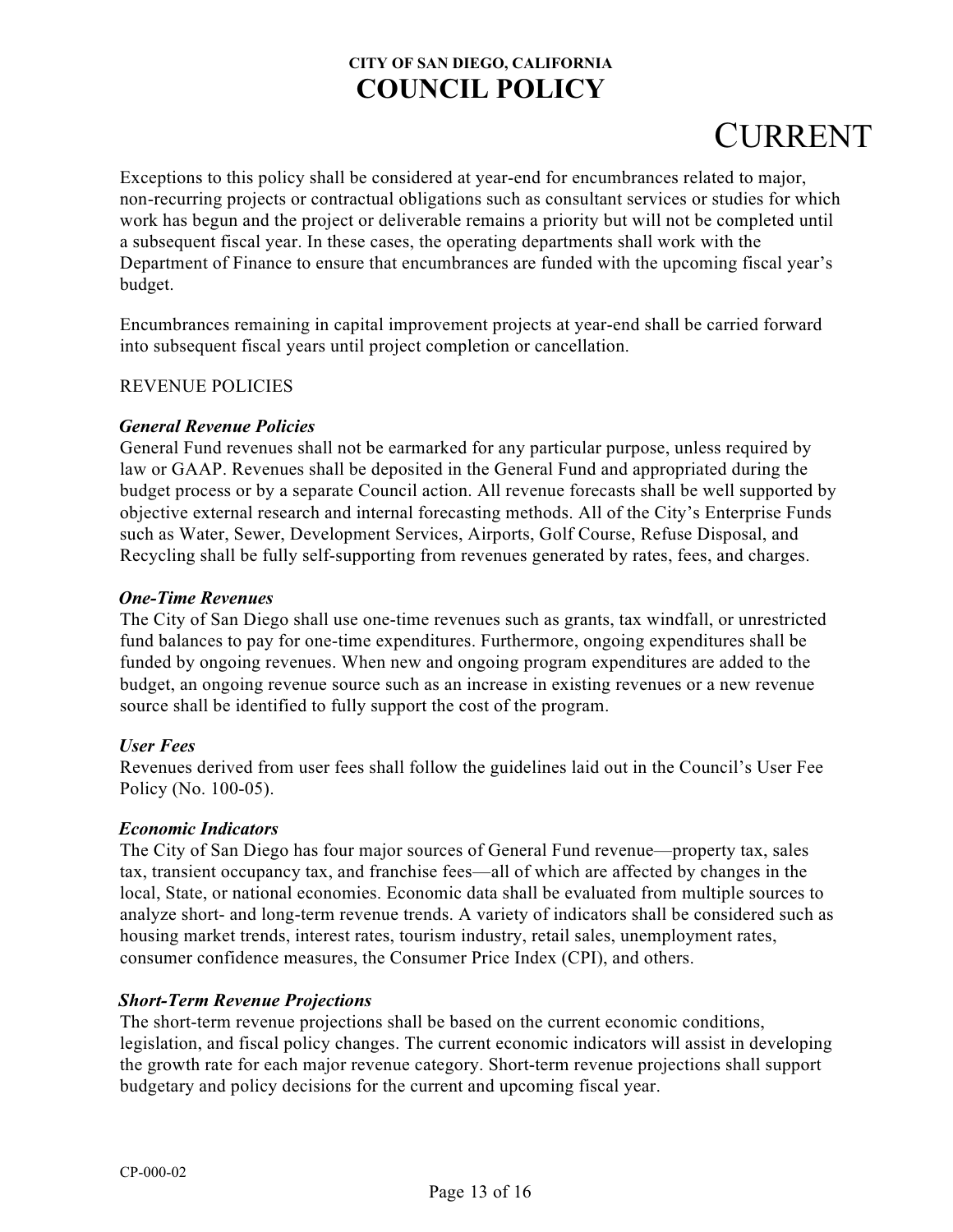# CURRENT

## *Long-Term Revenue Projections*

The City's long-term revenue forecasting used for the Outlook shall be based on the analysis of the historical revenue trends for each individual revenue source. The historical trend analysis shall include, at minimum, a ten-year performance history for each major revenue. In addition to the historical trend analysis and review of current economic conditions, the City shall consider potential legislative changes when forecasting the major revenue growth rates.

## *Legislative and Policy Analysis*

The Department of Finance, in conjunction with the Office of the Mayor, shall monitor all relevant federal and State legislation and policies that may affect City revenues and adjust revenue projections as indicated to ensure that reasonable revenue projections are maintained.

## EXPENDITURE POLICIES

## *General Expenditure Policies*

The annual budget process shall weigh all competing requests for City resources within expected fiscal constraints. Requests for new operating expenditures made outside the annual budget process shall be discouraged. New initiatives shall be financed by reallocating existing City resources to programs and services with the highest priorities or through new revenue sources.

## *Pension Obligations*

The City's budget shall include the amounts to fully fund the Actuarially Determined Contribution (ADC) as determined by the San Diego City Employees' Retirement System Board and the estimated expenses related to defined contribution requirements. The Governmental Accounting Standards Board (GASB) requires the disclosure of the actuarial information to determine if assets are sufficient to pay benefits when they become due. Budgeting the full ADC for the City's Retirement System is critical for the long-term fiscal health and stability of the City's pension system.

## *Retiree Healthcare Obligations*

Funding of retiree health or Other Post-Employment Benefits (OPEB) shall be a priority of the City through the annual budget. Payment of the full OPEB ADC is not legally required; however, the City's Comprehensive Annual Financial Report includes the Net OPEB Liability, in accordance with GASB.<sup>07</sup> The City's budget shall include the amount required per existing labor agreements including the estimated expenses related to defined contribution requirements.

## *Budgeted Positions*

All City positions shall be budgeted. Grant funded positions shall be budgeted as limited positions. Positions that are funded through grant resources are authorized as long as grant funding is available. Upon the termination of grant funding, the positions funded under the respective grant shall be eliminated from the budget.

<sup>&</sup>lt;sup>07</sup> GASB Statement 75.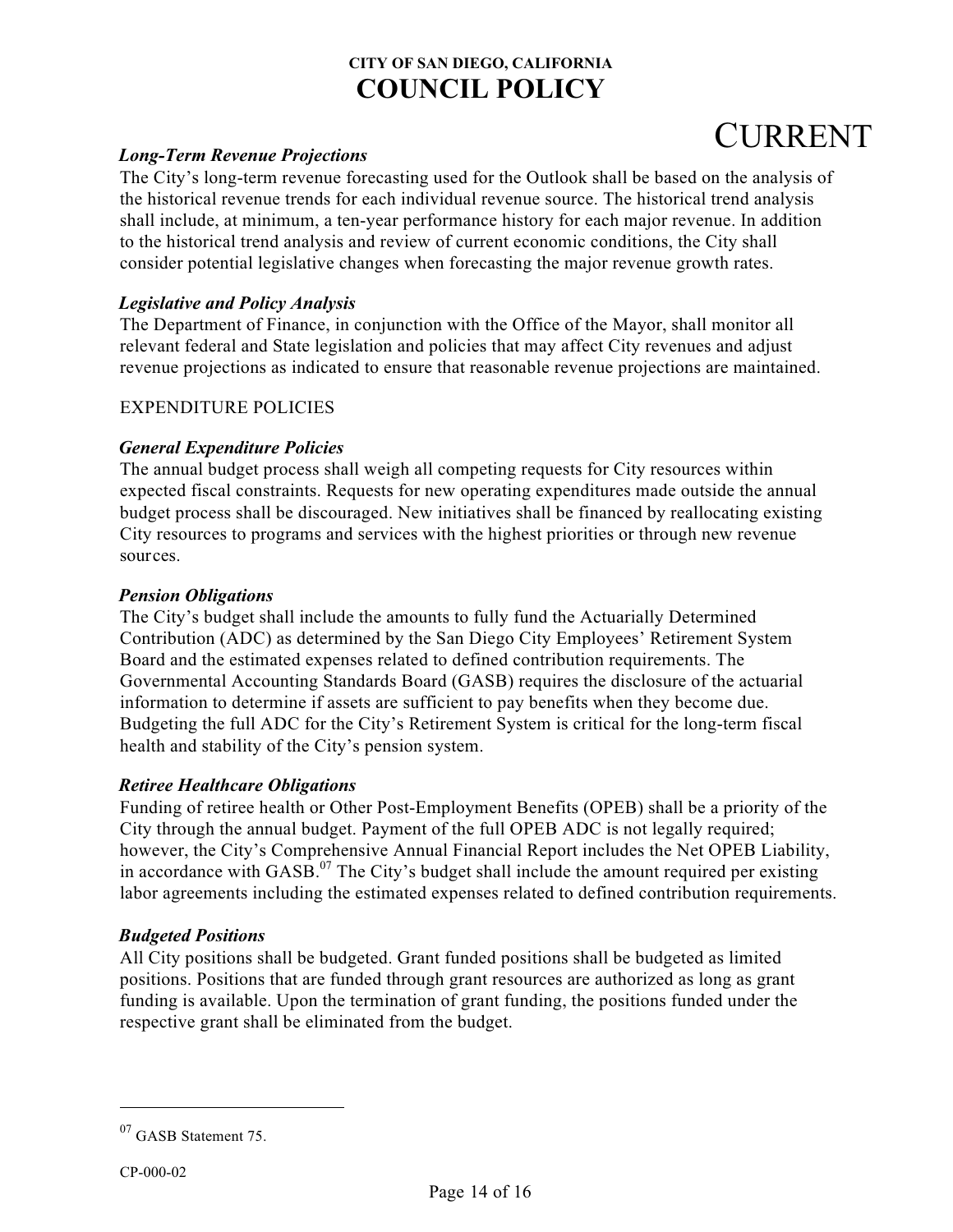## CURRENT

A vacancy factor is applied against budgeted positions to account for the savings that routinely occur due to turnover, attrition and other causes of vacancies in a fiscal year. Accounting for vacancies is a GFOA best practice that ensures the budget is in line with actual expenditures. As part of the Mayor's Proposed Budget, a vacancy factor is developed that considers historical trends on a department by department basis.

## *Labor Agreements*

The City's budget shall include compensation and benefit increases in accordance with the Memorandums of Understanding between the City and its respective collective bargaining units.

## CONCLUSION:

These Budget Policies outline the City of San Diego's guidelines for budgetary decision-making and set a standard for sound budgetary practice and fiscal performance.

Adhering to an adopted set of Budget Policies provides a framework for consistent and transparent budgeting that is fiscally responsible. These policies were drafted to include recommended budget practices asserted by the GFOA and the NACSLB. These policies shall be reviewed annually to ensure that the policies reflect the highest standards of fiscal management and the City's budgetary goals.

The City of San Diego's Budget Policies set forth protocols and best practices regarding operating and capital budgets, budgetary controls, and revenue and expenditure policies that result in the legal establishment, timely execution, and effective monitoring of the City's budget.